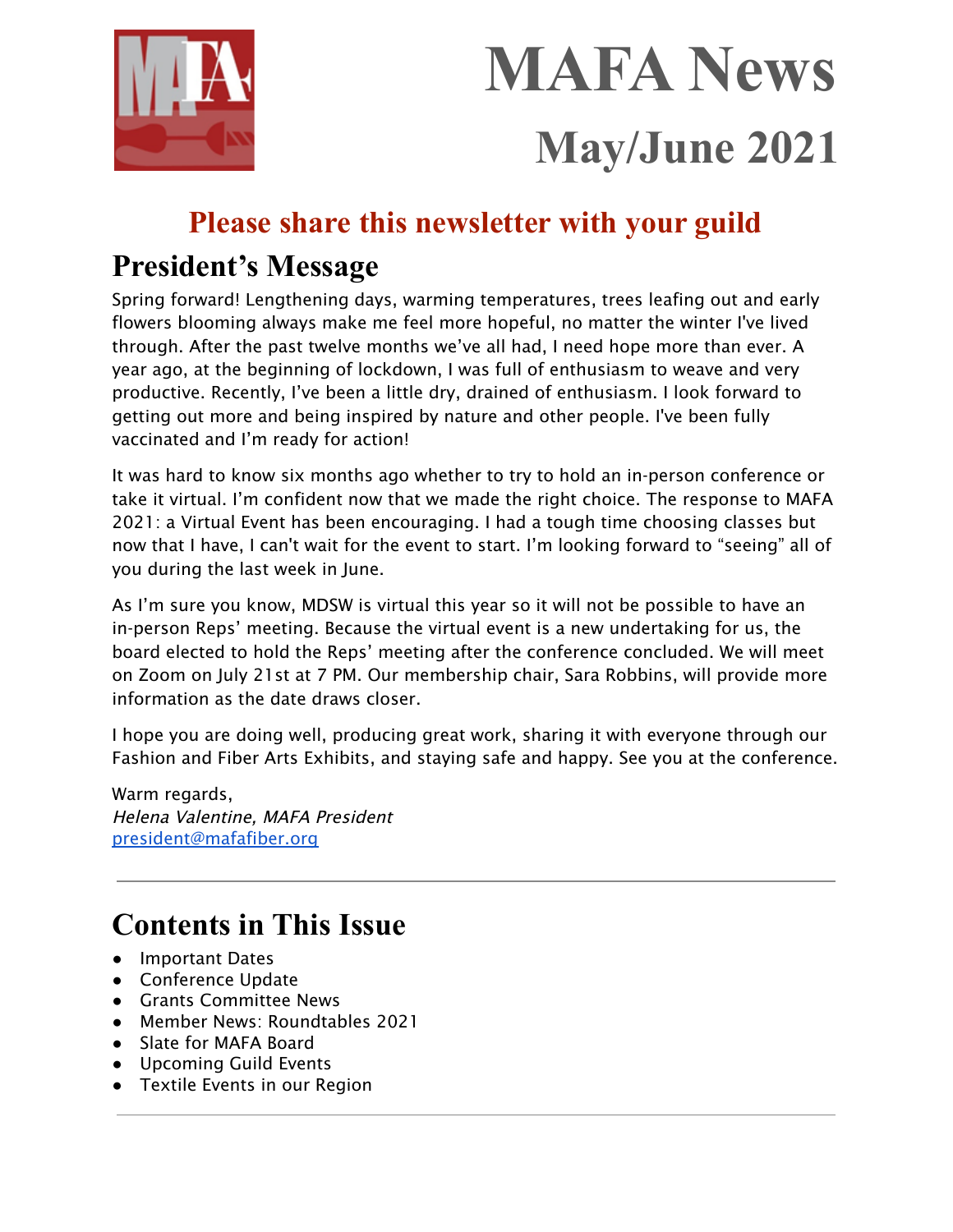# **Important Dates**

- May 1, 2021 Last day to submit a Conference Sponsorship.
- May 15, 2021 Deadline to enter the Fiber Art Exhibit and Fashion Show/Exhibit.
- June 15, 2021 Conference Attendee Hub opens
- June 17 & 19, 2021 Conference Orientation sessions
- June 24 27, 2021 MAFA 2021 Virtual Conference

# **Conference 2021 Update**

### MAFA 2021- Our "Virtual" Creative Community June 24 - 27, 2021

WOW what a response!!! Registration for MAFA 2021 is well underway and will remain open until class time. We had over 200 registrations in the first hour, and 460 by the end of the first day. We are beyond thrilled at the validation from members that deciding to hold a virtual conference wasn't such a crazy idea after all.

We look forward to seeing you at the conference! Margaret Briggs, MAFA 2021 Conference Coordinator

### If you have not already registered:

# [REGISTER](https://cvent.me/34w50D) NOW

### Questions about the conference?

Check out the FAQs: [mafafiber.org/conferences/mafa2021/faqs-2021/](https://mafafiber.org/conferences/mafa2021/faqs-2021/) Email: [help@mafafiber.org](mailto:help@mafafiber.org)

**Text the hotline:** 434-373-0629 (starting mid-May)

Check the conference website and on social media for updates. Or join the mailing list at the bottom of every web page for emailed updates. Social media links are at the top of every web page and use hashtag #2021 mafa.

### Coming Mid-May: Download an updated Conference Brochure with vendors and sponsors list: [mafafiber.org/conferences/mafa2021/](https://mafafiber.org/conferences/mafa2021/)

### Key Conference dates:

- Registration continues for any classes with spaces remaining
- **●** May 15: Deadline to sign up for the Fiber Art Exhibit and Fashion Show/Exhibit: [mafafiber.org/conferences/mafa2021/exhibits-2021.](https://mafafiber.org/conferences/mafa2021/exhibits-2021)
- June 15: The Attendee Hub opens.
- June 17 & 19: Conference Orientation sessions through the Attendee Hub.
- June 24: The Conference opens.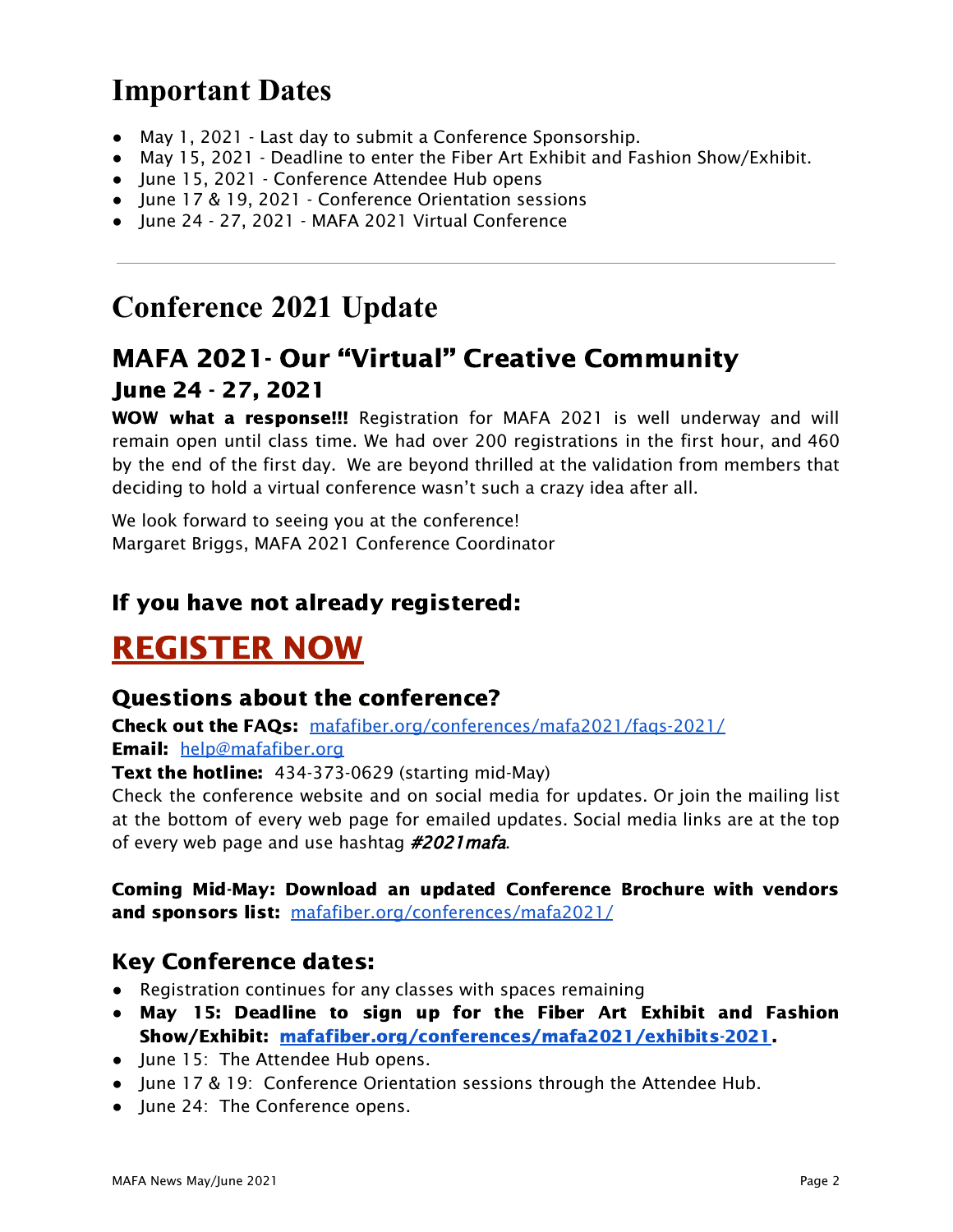### Exhibits and Towel Exchange

### **●** "Escape" Fiber Art Exhibit - Enter by May 15th!

As our lives have been turned upside down over the past year many of us have turned to fiber art as a means of coping with and escaping the craziness. The virtual Fiber Art Exhibit "Escape" is an opportunity for you to showcase your artistic endeavors. Fiber art that is an expression of how or where you go to escape these difficult times will be presented in an online exhibit that will premiere on the opening day of the conference. Find more information and the entry form here: [https://mafafiber.org/conferences/mafa2021/exhibits-2021/fiber-art-exhibit/.](https://mafafiber.org/conferences/mafa2021/exhibits-2021/fiber-art-exhibit/)

### **●** Fashion Show and Exhibit - Enter by May 15th!

All garments and accessories submitted will be part of our virtual exhibit which will be hosted on the MAFA website premiere on the opening day of the conference. The virtual Fashion Show will feature representative works from the Fashion Exhibit and will include a brief video of each garment. Find complete details and the entry form here: <https://mafafiber.org/conferences/mafa2021/exhibits-2021/fashion/>.

### Attendee Hub Orientation

All classes, lectures, and conference activities will be accessed through the Cvent Attendee Hub. The hub will open June 15, 2021, and we are planning two orientation sessions to give everyone a chance to practice logging in and accessing sessions. Join us either Thursday June 17, 2021 at 7 p.m. EDT or Saturday June 19, 2021 at 4 p.m. EDT. Details will be posted on the conference website and emailed to all attendees.

### Conference Volunteers

Some Instructors have requested Zoom moderators to help in their classes, and we have a number of conference events where a volunteer moderator will be needed. If you have Zoom experience, are willing to help monitor chat, and want to volunteer to moderate, please email Ellie Divito at [volunteer.coordinator@mafafiber.org](mailto:volunteer.coordinator@mafafiber.org) and keep an eye out for a sign up sheet.

### **Grants Committee News**

### 2021 Grant Award

MAFA is pleased to announce a grant of \$1,450 to Triangle Weavers Guild (NC). As part of an expansion of the [Triangle](https://www.triangleweavers.org/about-tfac.html) Fiber Arts Center (TFAC), MAFA funds will pay for lighting improvements and equipment to support digital photography and video production. A MAFA grant also provided supplemental funding to establish the TFAC in 2015.

### Interested in a MAFA Grant?

• Read the detailed guidelines and reporting requirements on the MAFA [Grants](https://mafafiber.org/grants/guild-grants/) page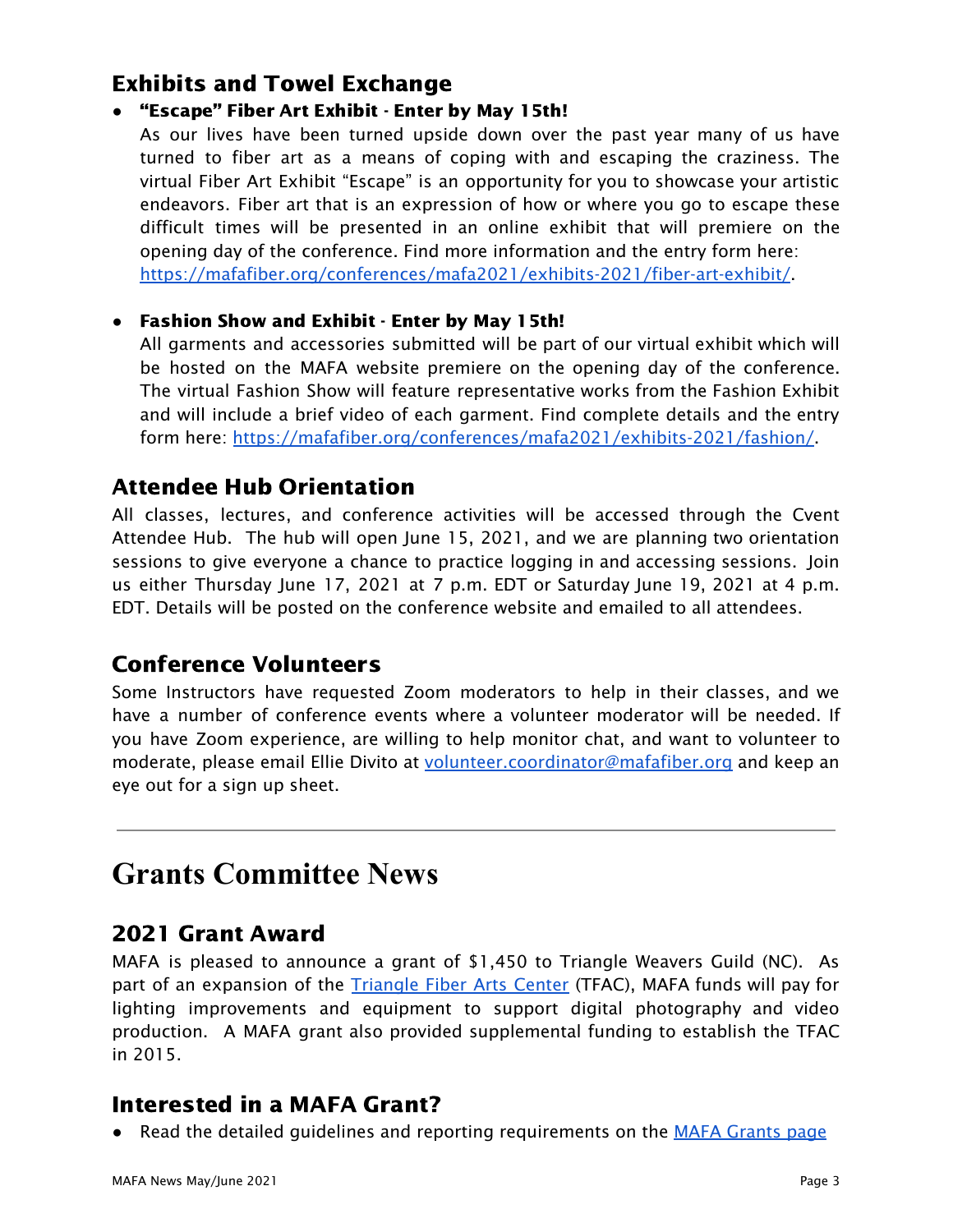- Check out our recent [slideshow](https://mafafiber.org/wp-content/uploads/Grants/MAFA-Grants-Slides-compressed.pdf) on the grants process
- Read the [reports](https://mafafiber.org/grants/guild-grants/grant-awards/) of successful grant projects
- Download the latest version of the [application](https://mafafiber.org/wp-content/uploads/Forms/MAFA-GRANT-APPLICATION-preview.pdf) preview (Rev. Sept. 2020)
- Online [applications](https://mafafiber.org/grants/guild-grants/grant-application/) will be accepted in the Fall.

Questions? Contact [grants@mafafiber.org.](mailto:grants@mafafiber.org)

### Conference Fellowships

Because this year's virtual event will feature a variety of lecture and workshop formats, MAFA will not award Conference Fellowships for 2021.

To learn more about Conference Fellowships:

- Check out the <u>fellowship quidelines</u> and application preview at mafafiber.org
- Read [reports](https://mafafiber.org/grants/fellowships/fellowship-awards/) from previous Conference Fellows

### Want to get involved on the Grants Committee?

The Grants Committee welcomes new members annually. For more information or to express interest, contact [grants@mafafiber.org](mailto:grants@mafafiber.org).

### **Member News**

### **Upcoming Guild Roundtables 2021**

Next Roundtable: May 25 at 7 pm: Gigi Matthews: The Eco-nomics of the Fiber Arts: It's time to change the way we make and appreciate textiles.

As guild members, we deeply appreciate fiber arts. We love making and collecting textiles. However, over the past 75 years, the textile industry has undergone enormous changes as it switched from plant and animal based materials to oil and chemical based ones. The impact on the environment is significant.

Join MAFA member, Gigi Matthews, to find out:

How to make use of materials for fiber arts projects that are sustainable for the planet and supportive of those who are producing such materials in addition to suggestions for fiber arts projects that rely on reclaimed or recycled materials such as Japanese sakiori and Saori weaving, etc. and recent sources of inspiration - e.g. The Smithsonian's Cooper Hewitt Design Museum's recent Triennial showcased eco friendly textiles and production methods.

The topic is important for attracting younger members to maintain or increase guild membership: Many fashion and design colleges are currently focusing on sustainability issues related to the textile industry. By taking an environmentally friendly approach, guilds will be more likely to attract younger fiber artists.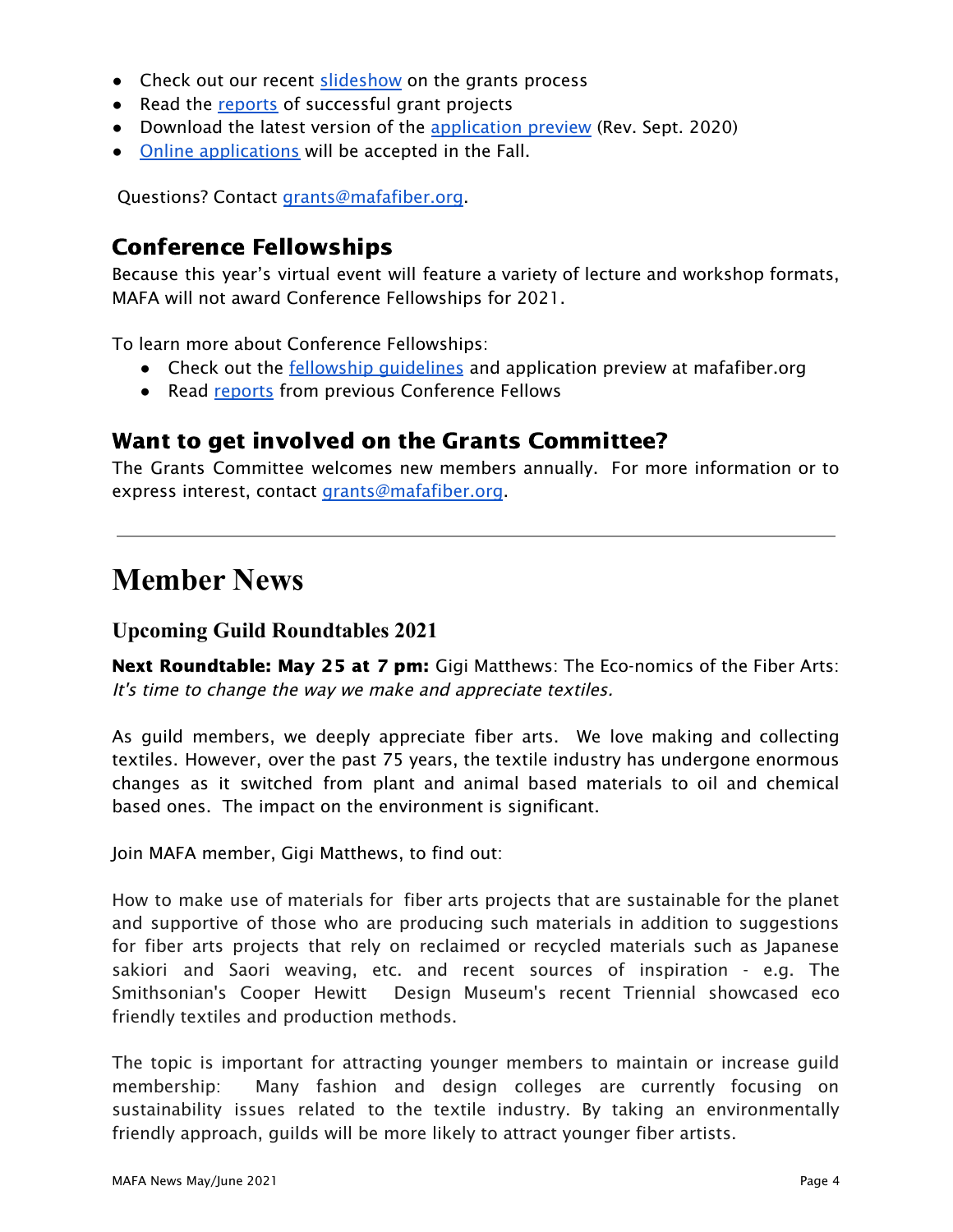This event is open to all MAFA members. Please register here: <https://us02web.zoom.us/meeting/register/tZIvd-iurj8tHNQsSed4LBHxjWQPbbTfdgKx>

#### Guild Roundtables/Speakers and Rep Meeting Dates for 2021:

**July 27** - Rep Meeting and Elections plus a group discussion on "Are Guilds Going Hybrid?"

September 28 - MAFA Grant Showcase

November 23 - Francis Irwin Handweavers, will discuss their MAFA project: "Linen the Journey From "Seed to Cloth" (presentation and discussion).

Did you miss the previous roundtables? Find links to meeting notes and recordings of the meetings on the Reps Corner page of the MAFA website, here: <https://mafafiber.org/guild-resources/reps-corner/>

The MAFA Roundtables are ultimately designed to help support the guild representatives. I would love to hear your ideas as to what would interest and be helpful to you. You can reach me at the same Membership email address, [membership@mafafiber.org](mailto:membership@mafafiber.org).

Sara Robbins, First VP and Membership Coordinator

### **Announcement - Slate for MAFA Board, 2021-23**

The Nominating Committee is pleased to present the slate for the MAFA Board for 2021-23 which will be voted on at the Reps Meeting in July.

President - Margaret Briggs First VP/Communications - Elisa Eiger Second VP/Conference Chair - Carol Steuer Treasurer - Liz Heine Secretary - Patty Chrisman

Nominating Committee 2023-25 - Karen Miller, Helena Valentine

Watch for more information on the election, as well as bios on the candidates, in the July newsletter.

2021-23 Nominating Committee, Karen Miller and Elisa Eiger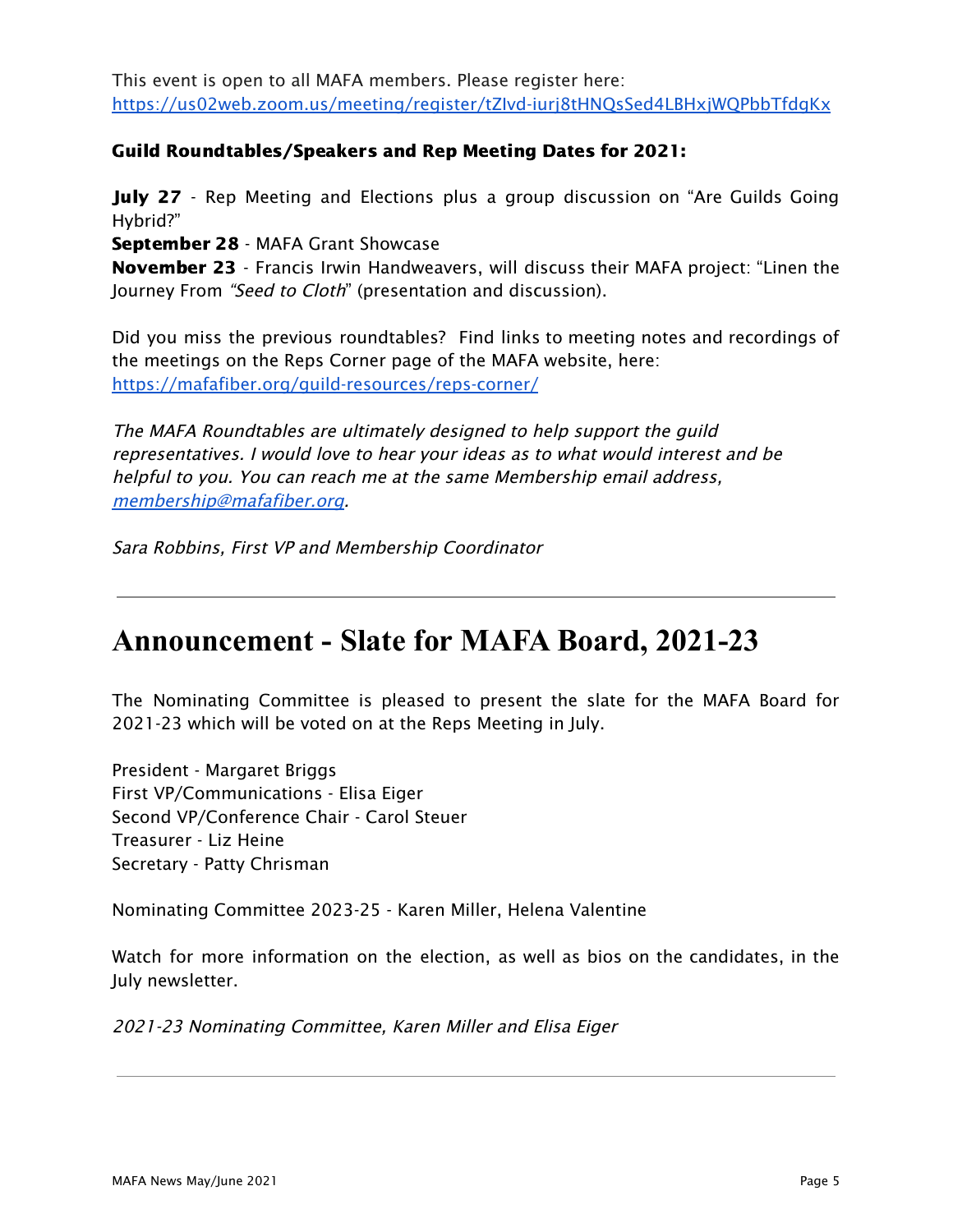# **Upcoming Guild Events**

Let us help you publicize your guild exhibits, workshops, events and sales! Visit the Guild Events listing on the website here: [mafafiber.org/events/](https://mafafiber.org/events/). Submit information on events, workshops, programs and sales for the website and newsletter by submitting the online form here: [mafafiber.org/guilds-page/guild-event-update/](https://mafafiber.org/guilds-page/guild-event-update/). You may also email newsletter items to **firstyp@mafafiber.org** before the 21st of even months for inclusion in the next MAFA News.

In previous issue:

Building Bridges, Weavers Guild of Greater Baltimore - Virtual Exhibit to 6/30/21, <https://wggb.org/building-bridges-1/>

The theme of our exhibit - Building Bridges - was designed to allow broad interpretation so that weavers of all levels could feel inspired to contribute. It was interpreted as a bridge between people, cultures, the natural world, phases of life and ideas. The pandemic certainly inspired a number of the entries and weaving was clearly an escape and source of comfort.

This exhibit highlights the diverse possibilities that weaving offers. It includes tapestry weavings, 3-D weavings, clothing, home décor, and more.

Check it out and be inspired!

### **Textile News in Our Region and Beyond** Exhibits, Festivals, Events & Online Fiber Arts

Please note that many museums are still closed. See \* for current details. Some virtual tours have been added to the listings.

New opportunities in this issue:

The McLean Textile Gallery: <https://www.themcleantextilegallery.com/>, McLean, VA The McLean Textile Gallery is the first venue in McLean solely devoted to textile creations and art. Established in December 2020 by Nancy Preston, owner of The Quilt Shop of McLean, the gallery showcases published, award-winning talent and identifiable contemporary art styles each month.

LehighValley Fiber Festival, September 11 -12 m, 2021, Macungie Memorial Park, Macungie, PA, <https://www.lvfiberfest.com/>

2021 Maryland Alpaca and Fleece Festival, Nov. 13 and 14, 2021, Howard Co. Fairgrounds, West Friendship, MD, [https://howardcountyfairmd.com/events/maryland-alpacas-and-fleece-festival/,](https://howardcountyfairmd.com/events/maryland-alpacas-and-fleece-festival/)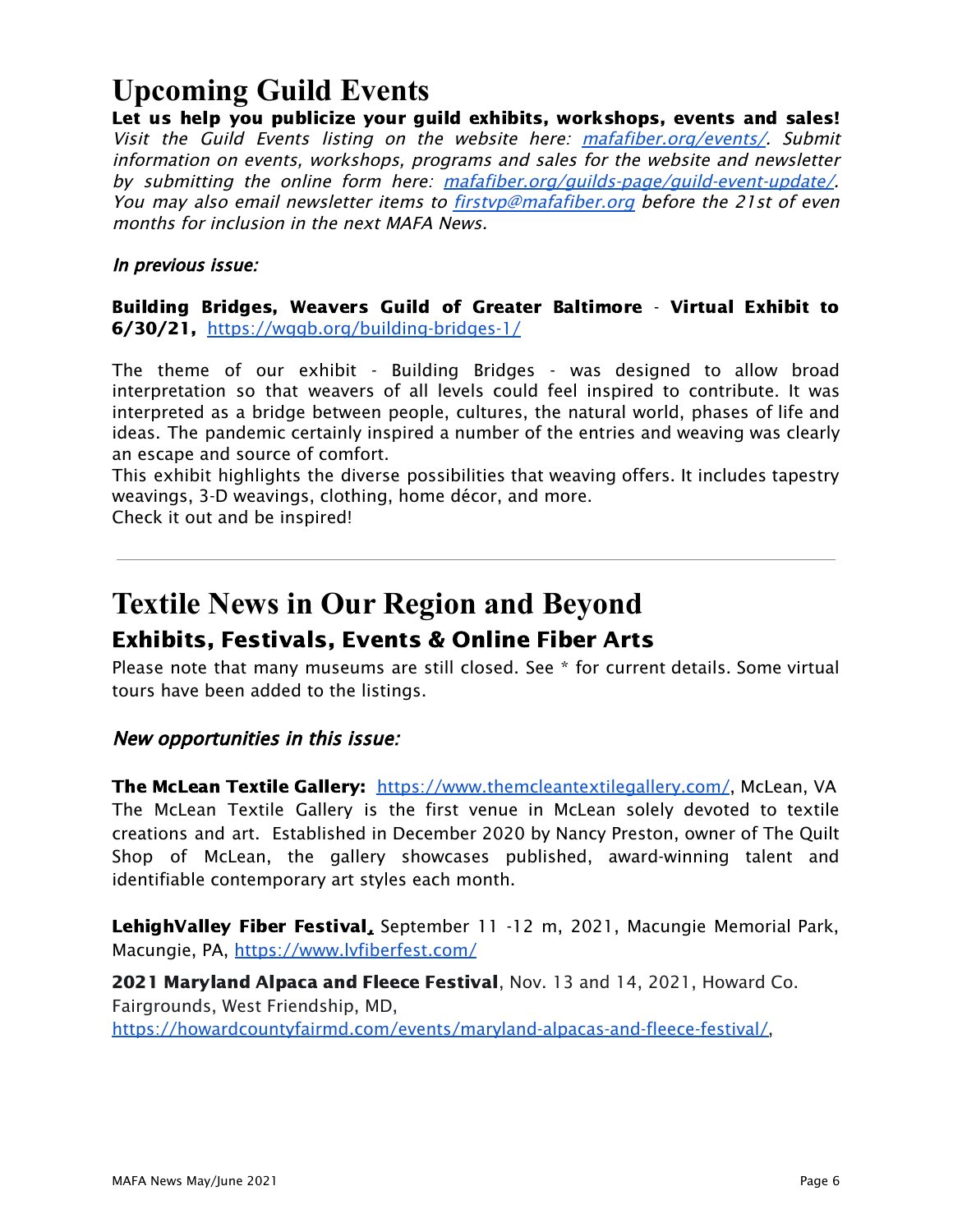#### Ongoing events:

Tatter: A Gathering of Material Culture, is offering online classes. <https://www.tatter.org/stitching-classes-index>

HGA - Handweavers Guild of America: Textiles and Tea. The Handweavers Guild of America, Inc. (HGA) is excited to announce our new program for 2021: Textiles & Tea. Every Tuesday at 4 PM (EST) HGA will host a conversation with some of the most respected fiber artists in the field today. In our 45-minute discussion we will focus on their artwork and their creative journey. We will allow 15 minutes at the end of our conversation for questions from the audience. Make a cup of your favorite tea and join us as we talk about fiber, creativity, inspiration, process and so much more[.https://weavespindye.org/textiles-and-tea/](https://weavespindye.org/textiles-and-tea/)

#### San Jose Museum of Quilts and Textiles: <https://www.sjquiltmuseum.org/>

**Rijksmuseum, Amsterdam.** They have a beautiful and extensive textile exhibit (available in English). <https://www.rijksmuseum.nl/en/rijksstudio/works-of-art/textiles>

**Potomac Fiber Arts Gallery, Alexandria, Virginia - Exhibits all forms of fiber work,** including weaving, knitting, crocheting, sewing, surface design, and more, in 11 juried shows each year. More info at [www.potomacfiberartsgallery.com/](http://www.potomacfiberartsgallery.com/).

Fabric Workshop and Museum, Philadelphia, Pennsylvania - The museum's purpose is to stimulate experimentation among leading contemporary artists and to share the process of creating works of art with the public. They have various exhibits and a permanent collection, as well as studio facilities, equipment, and expert technicians on-site. Find more info at [fabricworkshopandmuseum.org/.](http://fabricworkshopandmuseum.org/)

Alling Coverlet Museum, in Palmyra NY, has a collection of simple 4H to jacquard coverlets[.historicpalmyrany.com/alling.htm](http://historicpalmyrany.com/alling.htm)

### **Need to Update Your Guild Info? Looking for MAFA Resources?**

Submit your **updated quild info, officers, Rep, or meeting times** online using this form: <https://mafafiber.org/guilds-page/guild-update/>

Submit guild events here: [https://mafafiber.org/guilds-page/guild-event-update/](http://mafafiber.org/guilds-page/guild-event-update/)

We would love for you to **submit a quild profile** here: <https://mafafiber.org/guilds-page/guild-profile-submission/>

As always, you may send any event info or changes to your Reps, officers, or meeting dates/times to the MAFA Membership Chair at [membership@mafafiber.org](mailto:membership@mafafiber.org).

MAFA Website: MAFA has created an entirely new website, most of our resources are located there, and we encourage you to explore to see what we have to offer. Of particular interest to member guilds will be the Guild pages, the Guild Resources & Reps' Corner, and the Fiber Resources pages.